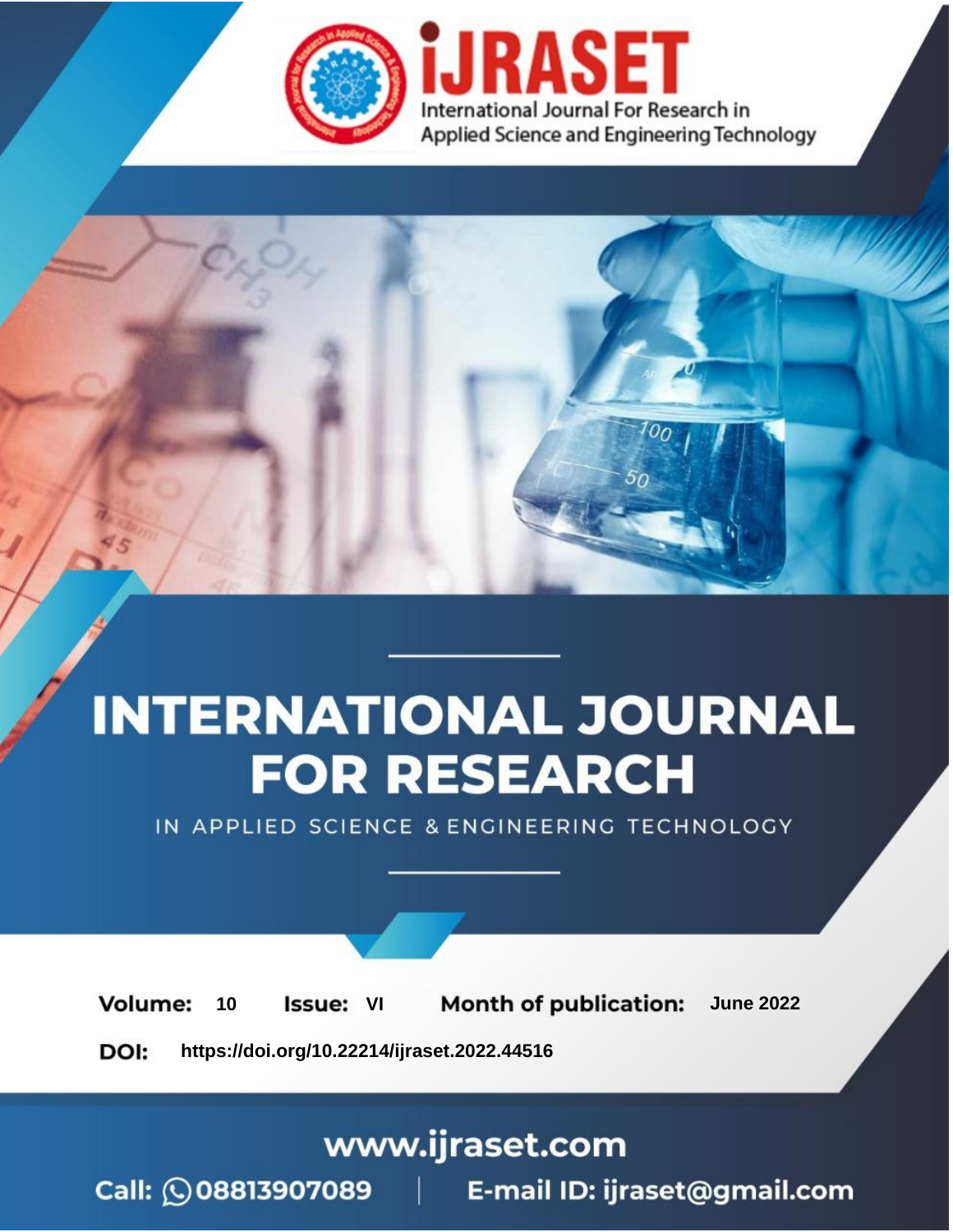

### **Chatbot Application for Tourism Using Deep Learning**

Trisha K R<sup>1</sup>, Ebina S<sup>2</sup>, Sahana Akshadha J<sup>3</sup>, Mrs. T. Subashini<sup>4</sup> *1, 2, 3Student, <sup>4</sup>Assistant Professor, Computer science and Engineering Velammal Engineering College, Chennai, India*

*Abstract***—Chatbot is broadly known now a days which is intended to expand the communication and connection with human users. Generally, it works by question from the user and response by a software program. The user can enter the question by means of text. When the user enters the query, the bot uses TensorFlow's tokenizer to assign a unique token to each distinct word and send it to RNN layer. This chatbot will essentially respond to the queries and relevant information on all the tourist places and facilities in Andaman and Nicobar island.**

*Keywords—, Chatbot, Artificial Intelligence, Deep learning, Neural network, Tourism*

#### **I. INTRODUCTION**

The chatbot is utilized to lead the conversation between user and computer to access information through messaging. The conversation should be possible by means of text or voice. Every platform has its own criteria to fulfil and its features to achieve in a chatbot to effectively connect with the user. The bots can be enhanced by new data and make communications look more practical. There are many types of chatbots used in the market with different algorithms. With the help of deep learning techniques which uses of machine learning algorithm and artificial intelligence chatbots can learn from data and human conversations. These chatbots are designed to convincingly replicate the kind of interactions a user might have with a real person. Chatbot can replace the role of travel agent and respond to customer queries.

#### **II. LITERATURE SURVEY**

There are various types of Chatbot. Some of the popularly known types of creating a chatbot are as follows:

#### *A. AI Chatbots*

Artificial intelligence chatbots understand language beyond pre-programmed commands. They are trained by loading large amount of existing data of the clients, applying algorithms, and utilizing the outcomes to deliver a response. The more the AI chatbot communicates with the user, the more information it gathers. It updates its model with the help of growing data to deliver accurate answers. This sort of AI likewise upholds conversational AI instead of unnatural, pre-programmed interactions.

#### *B. Machine Learning Chatbots*

The ML chatbots are data-driven, they learn from patterns, conversations, and previous experiences. The more data we inject, the more diverse conversations they can handle in the future. They learn from past data and develop the nature of their responses. Up to this point, machine learning chatbots offer the best user engagement as they interact with the users just like a person would do. They are the nearing the replication of human-interaction experience.

#### *C. Generative Chatbots*

A generative chatbot is an open domain chatbot program that creates unique mixes of language rather than selecting from predefined responses. Generally, seq2seq models which used for machine translation can be used to build generative chatbots. This model, otherwise called the encoder-decoder model, utilizes long haul and momentary memory LSTMs to create text from the preparation dataset. The seq2seq model is likewise valuable in machine interpretation applications. After foreseeing the word entered by the user, it will anticipate every one of the accompanying words utilizing the likelihood of event of that word.

#### *D. Rule based Chatbot*

A rule based chatbot utilizes a tree-like stream rather than AI to assist visitors with their questions. This implies that the chatbot will direct the visitor with follow-up inquiries to get to the right goal at last. The designs and answers are pre-characterized with the goal that you are in charge of the discussion. This implies that the chatbot will eventually directs the users with questions to find the right solution. All patterns and responses are predefined for the user to take control of their conversations. Also another reason why all the questions need to be direct and basic. The Rule-based chatbots can either be built by simple or complex codes but the bot will constantly follow the code protocol, it will not do anything beyond it.

#### **III. PROPOSED SOLUTION**

Our system that we are proposing will get the queries or questions from the user for the location Andaman and Nicobar island in the travel application. With the help of the data in the form of intents the patterns and responses are pre-processed and the answers would be displayed. The bot is trained in such a way that it will give provide a relevant response to any diverse questions.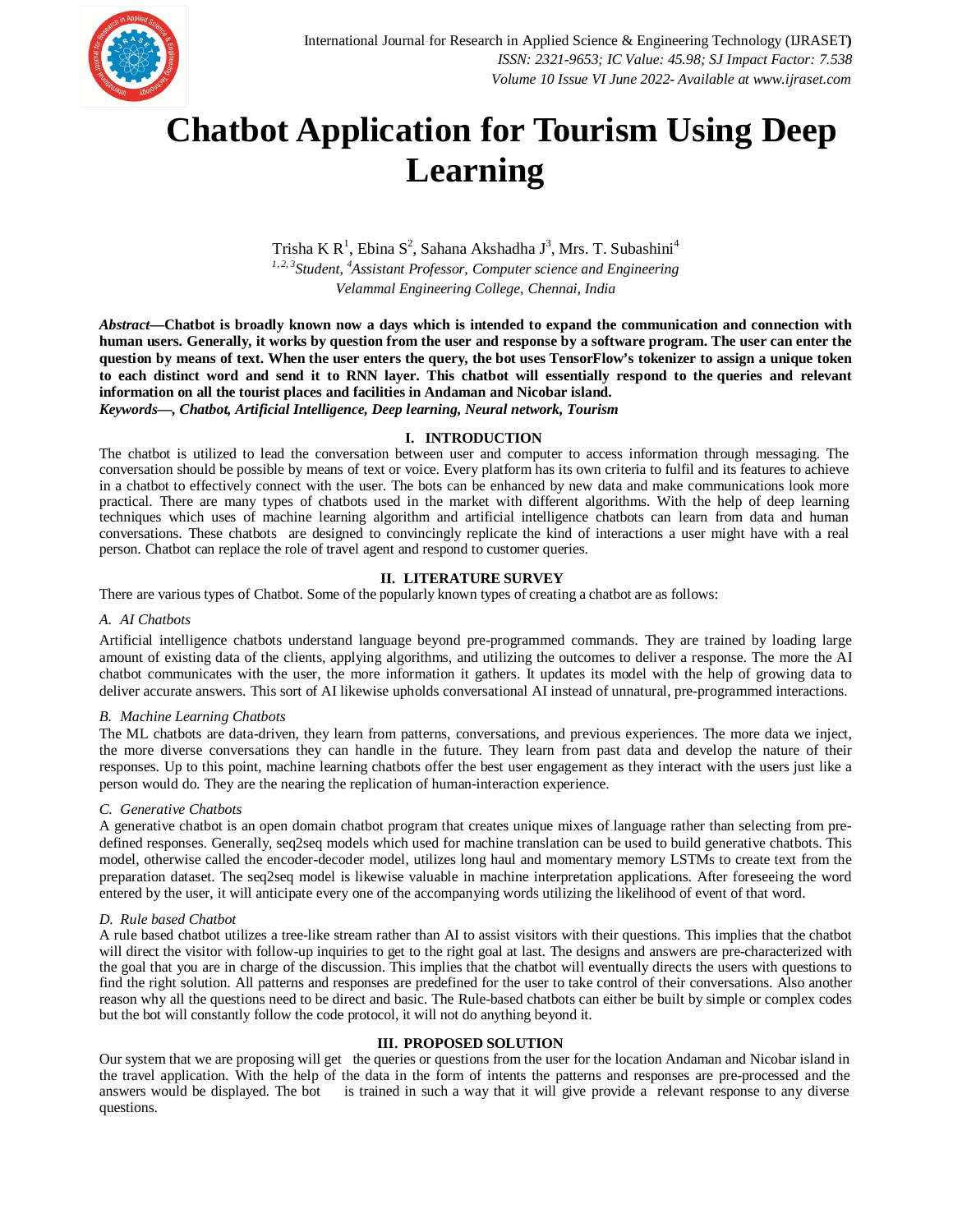

International Journal for Research in Applied Science & Engineering Technology (IJRASET**)**  *ISSN: 2321-9653; IC Value: 45.98; SJ Impact Factor: 7.538 Volume 10 Issue VI June 2022- Available at www.ijraset.com*



#### Fig. 1 Overview of Chatbot

#### **IV. IMPLEMENTATION**

The chatbot will be instructed on the dataset that contains tags,patterns, and responses. This chatbot can be created using Neural network, RNN, LTSM, Keras, Python. In this system, we are using python. The process as three stages.

It is created with all the possible predefined responses. A data file is stored in a JSON including the tags and patterns.

#### *B. Second Stage is Pre-Processing the Data*

*1) Tokenization:* which assigns a unique token to each distinct word.

*2) Padding:* is the process to get all the data to the same length to send it to a deep neural network. The variable lengths of the input sequence of data is converted to an equal length format. This task is achieved using padding in TensorFlow Keras. *3) Label Encoding:* converts the labels into a numeric form to convert them into the machine-readable form.



#### Fig. 2 Tokenization

#### *C. Third Stage is Building and Testing the Neural Network.*

An artificial neural network with several layers in between the input and output layers is called as deep neural network. It resembles the complex neural structure of a human brain[2].

Using RNN which works on the principle of saving the output of a particular layer and feeding this back to the input to predict the output of the layer. The Recurrent Neural Network will normalize the different actuation works and loads and inclinations so that each hidden layer has similar boundaries. Then, rather than making different hidden layers, it will make one and circle over it however many times as required. LSTMs are a unique sort of RNN fit for learning long haul conditions by recollecting data for significant stretches is the default conduct. All RNN are as a chain of rehashing modules of a brain organization.

The Network comprise of an embedding layer which is quite possibly of the most remarkable thing in the field of NLP. The result of the embedding layer is the contribution of the recurrent layer with lstm door. then, the result is flattened, and a customary thick layer is utilized with a SoftMax enactment capability. The primary part is the implanting layer which gives has a relating vector for each word in the dataset Soft-max is a capability that is being utilized. With Soft-max, the information can be arranged by the immediate classifier.



Fig.3 Recurrent Neural Network

*A. The First Stage is Preparing the Data File*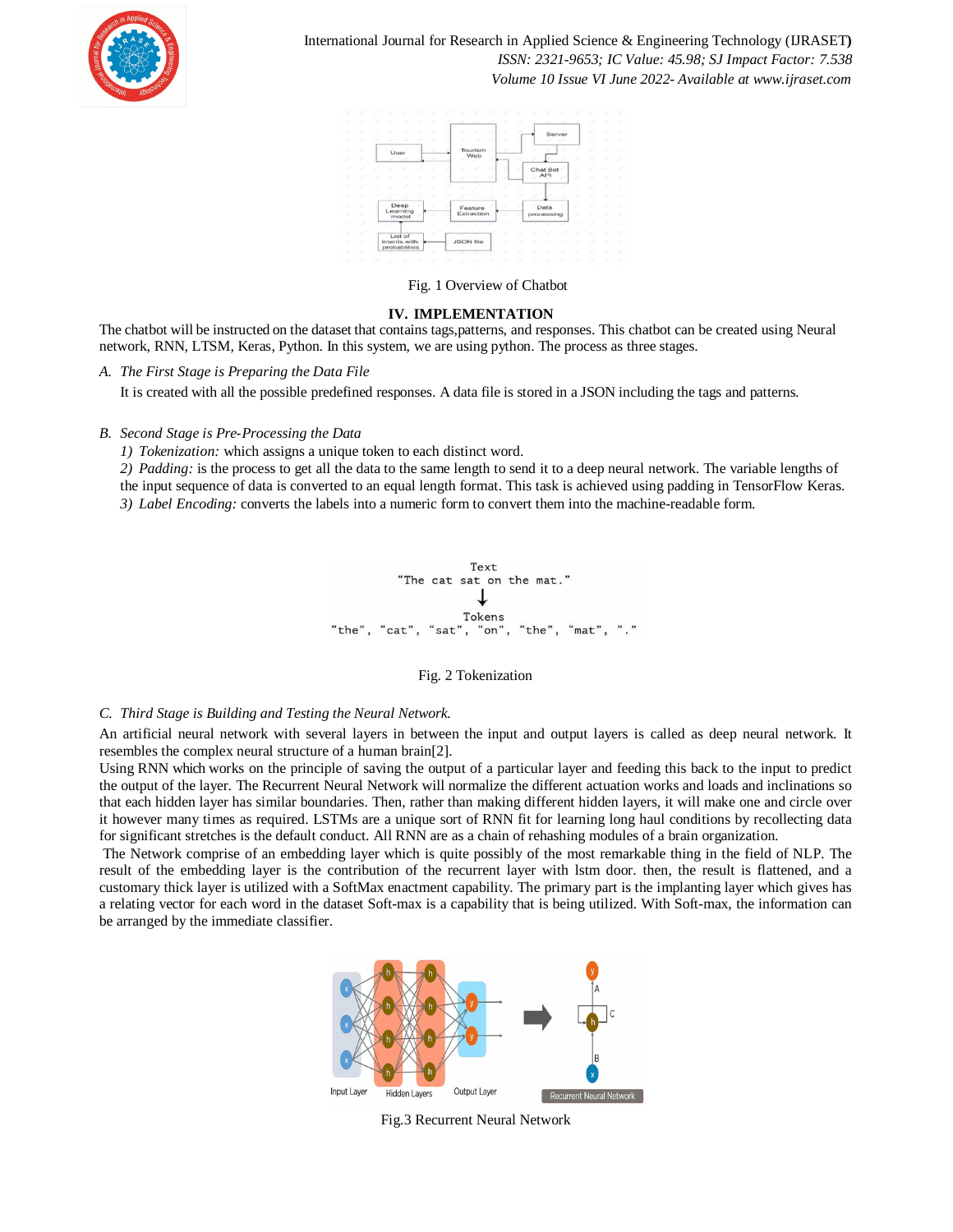

Epoch is one complete pass of the training dataset through the algorithm. Passing the entire dataset through a neural network is not enough. And we need to pass the full dataset multiple times to the same neural network. Below is the model accuracy.

| Epoch 9/200                                                                           |
|---------------------------------------------------------------------------------------|
| 2/2 [================================] - 0s 0s/step - loss: 2.2898 - accuracy: 0.2609 |
| Epoch 10/200                                                                          |
| 2/2 [===============================] - 0s 0s/step - loss: 2.2879 - accuracy: 0.2826  |
| Epoch 11/200                                                                          |
| 2/2 [===============================] - 0s 0s/step - loss: 2.2862 - accuracy: 0.2391  |
| Epoch 12/200                                                                          |
| 2/2 [===============================] - 0s 0s/step - loss: 2.2841 - accuracy: 0.2391  |
| Epoch 13/200                                                                          |
| $\cdots$                                                                              |
| Epoch 199/200                                                                         |
| 2/2 [==============================] - 0s 0s/step - loss: 0.2207 - accuracy: 1.0000   |
| Epoch 200/200                                                                         |
| 2/2 [==============================] - 0s 0s/step - loss: 0.2195 - accuracy: 1.0000   |

#### Fig.4 Model Accuracy

#### **V. CONCLUSION**

In conclusion, our proposed chatbot using deep learning which assists users with getting travel information they need 24/7. Users will be able to get detailed information of all tourist attractions, activities, culture, heritage and other information of Andaman and Nicobar Island. This allows users to receive satisfactory user assistance through the chatbot. Chatbots are great tools for human- computer interaction. With the help of neural network this model is intended to get quick responses from bots to all the user inquiries right away.

#### **REFERENCES**

- [1] Jennifer Hill, W. Randolph Ford, and Ingrid G. Farreras, 'Real conversations with artificial intelligence: A comparison between human human online conversations and human-chatbot conversations', Computers in Human Behavior, 49, 245 – 250, (2015).
- [2] Ramkrishna Vadali , Shraddha Gaware , Shreya Inamdar , Rushikesh Kothule, Sumit Kshirsagar, 2022, Travel Application with Chatbot Service, INTERNATIONAL JOURNAL OF ENGINEERING RESEARCH & TECHNOLOGY (IJERT) Volume 11, Issue 04 (April 2022)
- [3] R. Parkar, Y. Payare, K. Mithari, J. Nambiar and J. Gupta, "AI And Web-Based Interactive College Enquiry Chatbot," *2021 13th International Conference on Electronics, Computers and Artificial Intelligence (ECAI)*, 2021, pp. 1-5, doi: 10.1109/ECAI52376.2021.9515065..
- [4] Hussain, Shafquat & Sianaki, Omid & Ababneh, Nedal. (2019). A Survey on Conversational Agents/Chatbots Classification and Design Techniques. 10.1007/978-3-030-15035-8\_93.
- [5] G Krishna Vamsi; Akhtar Rasool; Gaurav Hajela (2020). Chatbot: A Deep Neural Network Based Human to Machine Conversation Model, 2020 11th International Conference on Computing, Communication and Networking Technologies (ICCCNT)
- [6] Alotaibi, R., Ali, A., Alharthi, H., & Almehamdi, R. (2020). AI Chatbot for Tourist Recommendations: A Case Study in the City of Jeddah, Saudi Arabia. International Journal of Interactive Mobile Technologies (iJIM), 14(19), pp. 18–30.
- [7] R. Singh, M. Paste, N. Shinde, H. Patel and N. Mishra, "Chatbot using TensorFlow for small Businesses," *2018 Second International Conference on Inventive Communication and Computational Technologies (ICICCT)*, 2018, pp. 1614-1619, doi: 10.1109/ICICCT.2018.8472998.